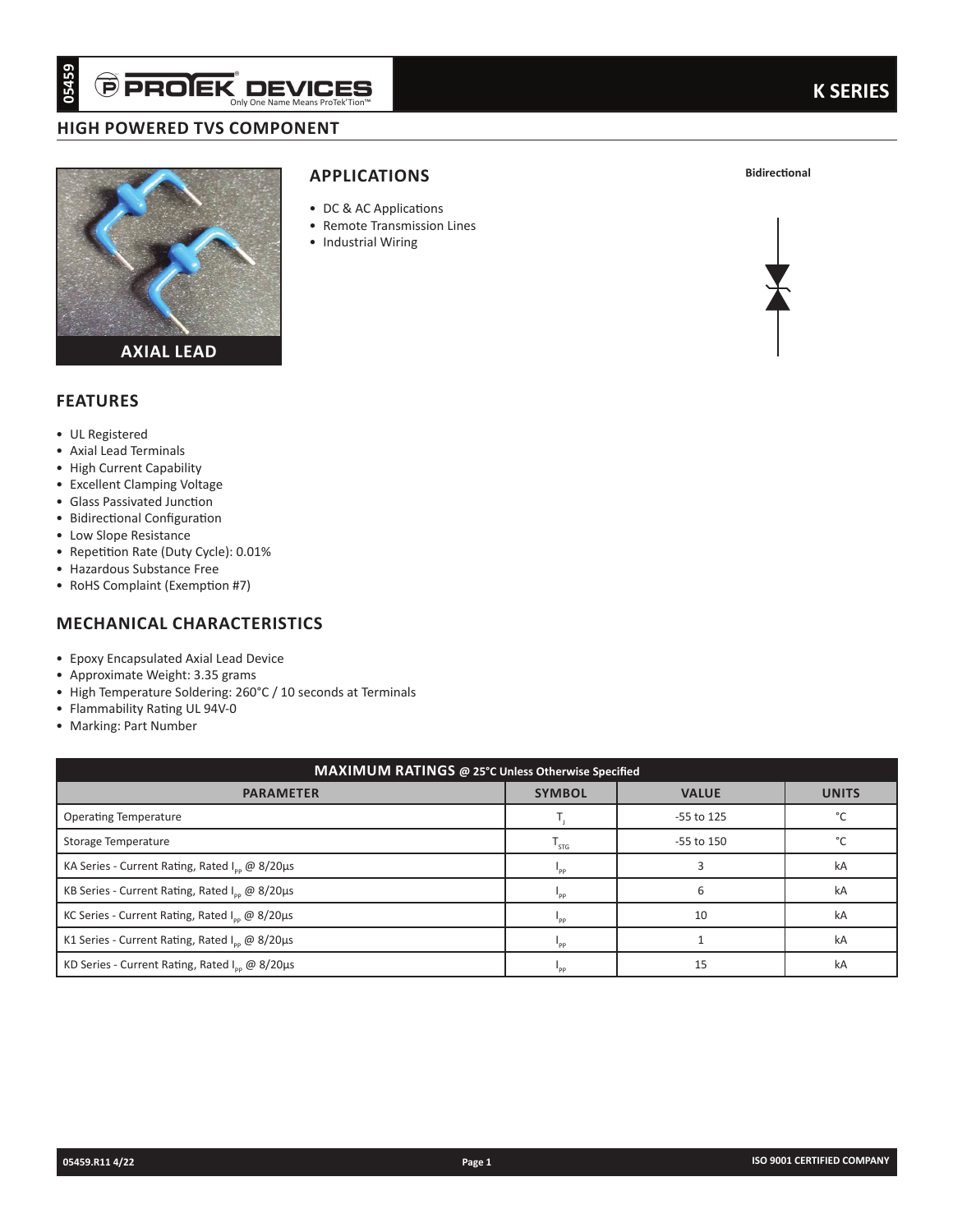# **typical device characteristics**

|                                                                  |                                          |                                                      | ELECTRICAL CHARACTERISTICS PER LINE @ 25°C Unless Otherwise Specified |                               |                                 |                                                     |                                                    |
|------------------------------------------------------------------|------------------------------------------|------------------------------------------------------|-----------------------------------------------------------------------|-------------------------------|---------------------------------|-----------------------------------------------------|----------------------------------------------------|
| <b>PART</b><br><b>NUMBER</b><br>(Note 1)                         |                                          | <b>REVERSE</b><br><b>STAND-OFF</b><br><b>VOLTAGE</b> | <b>MINIMUM</b><br><b>BREAKDOWN</b><br><b>VOLTAGE</b>                  | <b>TEST</b><br><b>CURRENT</b> | <b>CURRENT</b><br><b>RATING</b> | <b>MAXIMUM</b><br><b>CLAMPING</b><br><b>VOLTAGE</b> | <b>REVERSE</b><br><b>LEAKAGE</b><br><b>CURRENT</b> |
|                                                                  | $\mathbf{V}_{\text{AC}}$<br><b>VOLTS</b> | $V_{\text{pc}}$<br><b>VOLTS</b>                      | $V_{(BR)}$ $\omega$ $I_{T}$<br><b>VOLTS</b>                           | $@I_{T}$<br>mA                | $8/20\mu s$<br>kA               | $@I_{_{\text{PP}}}$<br>$V_c$<br><b>VOLTS</b>        | $@V_{DC}$<br>$\mathsf{I}_{\mathsf{R}}$<br>μA       |
| K1-076                                                           | 54.0                                     | 76.0                                                 | 83.0                                                                  | 10                            | $\mathbf{1}$                    | 135.0                                               | 20                                                 |
| K1-380                                                           | 275.0                                    | 380.0                                                | 401.0                                                                 | 10                            | $\mathbf{1}$                    | 520.0                                               | 10                                                 |
| $K1-430$                                                         | 310.0                                    | 430.0                                                | 440.0                                                                 | 10                            | $\mathbf{1}$                    | 625.0                                               | 10                                                 |
| KA-058*                                                          | 40.0                                     | 58.0                                                 | 64.0                                                                  | 10                            | 3                               | 110.0                                               | 20                                                 |
| KA-076*                                                          | 54.0                                     | 76.0                                                 | 85.0                                                                  | 10                            | 3                               | 140.0                                               | 20                                                 |
| KA-150                                                           | 106.0                                    | 150.0                                                | 158.0                                                                 | 10                            | 3                               | 230.0                                               | 10                                                 |
| KA-170                                                           | 130.0                                    | 170.0                                                | 179.0                                                                 | 10                            | 3                               | 260.0                                               | 10                                                 |
| KA-275                                                           | 194.0                                    | 275.0                                                | 300.0                                                                 | 10                            | 3                               | 435.0                                               | 10                                                 |
| KA-380*                                                          | 275.0                                    | 380.0                                                | 401.0                                                                 | 10                            | 3                               | 520.0                                               | 20                                                 |
| KA-430*                                                          | 310.0                                    | 430.0                                                | 440.0                                                                 | 10                            | 3                               | 652.0                                               | 20                                                 |
| KB-058*                                                          | 40.0                                     | 58.0                                                 | 64.0                                                                  | 10                            | 6                               | 110.0                                               | 20                                                 |
| KB-076*                                                          | 54.0                                     | 76.0                                                 | 83.0                                                                  | 10                            | 6                               | 135.0                                               | 20                                                 |
| KB-170*                                                          | 130.0                                    | 170.0                                                | 180.0                                                                 | 10                            | 6                               | 260.0                                               | 20                                                 |
| KB-190*                                                          | 145.0                                    | 190.0                                                | 200.0                                                                 | 10                            | 6                               | 290.0                                               | 20                                                 |
| KB-240*                                                          | 180.0                                    | 240.0                                                | 250.0                                                                 | 10                            | 6                               | 340.0                                               | 20                                                 |
| KB-275                                                           | 194.0                                    | 275.0                                                | 300.0                                                                 | 10                            | 6                               | 435.0                                               | 10                                                 |
| KB-380*                                                          | 275.0                                    | 380.0                                                | 401.0                                                                 | 10                            | 6                               | 520.0                                               | 20                                                 |
| KB-430*                                                          | 310.0                                    | 430.0                                                | 440.0                                                                 | 10                            | 6                               | 625.0                                               | 20                                                 |
| <b>KC-058</b>                                                    | 40.0                                     | 58.0                                                 | 64.0                                                                  | 10                            | 10                              | 110.0                                               | 20                                                 |
| KC-076*                                                          | 54.0                                     | 76.0                                                 | 83.0                                                                  | 10                            | 10                              | 135.0                                               | 20                                                 |
| KC-170                                                           | 130.0                                    | 170.0                                                | 180.0                                                                 | 10                            | 10                              | 260.0                                               | 20                                                 |
| KC-190*                                                          | 145.0                                    | 190.0                                                | 200.0                                                                 | 10                            | 10                              | 290.0                                               | 20                                                 |
| KC-200*                                                          | 150.0                                    | 200.0                                                | 222.0                                                                 | 10                            | 10                              | 330.0                                               | 20                                                 |
| KC-240                                                           | 180.0                                    | 240.0                                                | 250.0                                                                 | 10                            | 10                              | 340.0                                               | 20                                                 |
| KC-250                                                           | 188.0                                    | 250.0                                                | 261.0                                                                 | 10                            | 10                              | 370.0                                               | 20                                                 |
| KC-275                                                           | 194.0                                    | 275.0                                                | 300                                                                   | 10                            | 10                              | 435.0                                               | 10                                                 |
| KC-380*                                                          | 275.0                                    | 380.0                                                | 401.0                                                                 | 10                            | 10                              | 520.0                                               | 20                                                 |
| KC-430*                                                          | 310.0                                    | 430.0                                                | 440.0                                                                 | 10                            | 10                              | 625.0                                               | 20                                                 |
| KD-058                                                           | 40.0                                     | 58.0                                                 | 64.0                                                                  | 10                            | 15                              | 110.0                                               | 20                                                 |
| KD-076                                                           | 54.0                                     | 76.0                                                 | 85.0                                                                  | 10                            | 15                              | 145.0                                               | 20                                                 |
| <b>NOTE</b><br>1. *Contact factory for minimum order quantities. |                                          |                                                      |                                                                       |                               |                                 |                                                     |                                                    |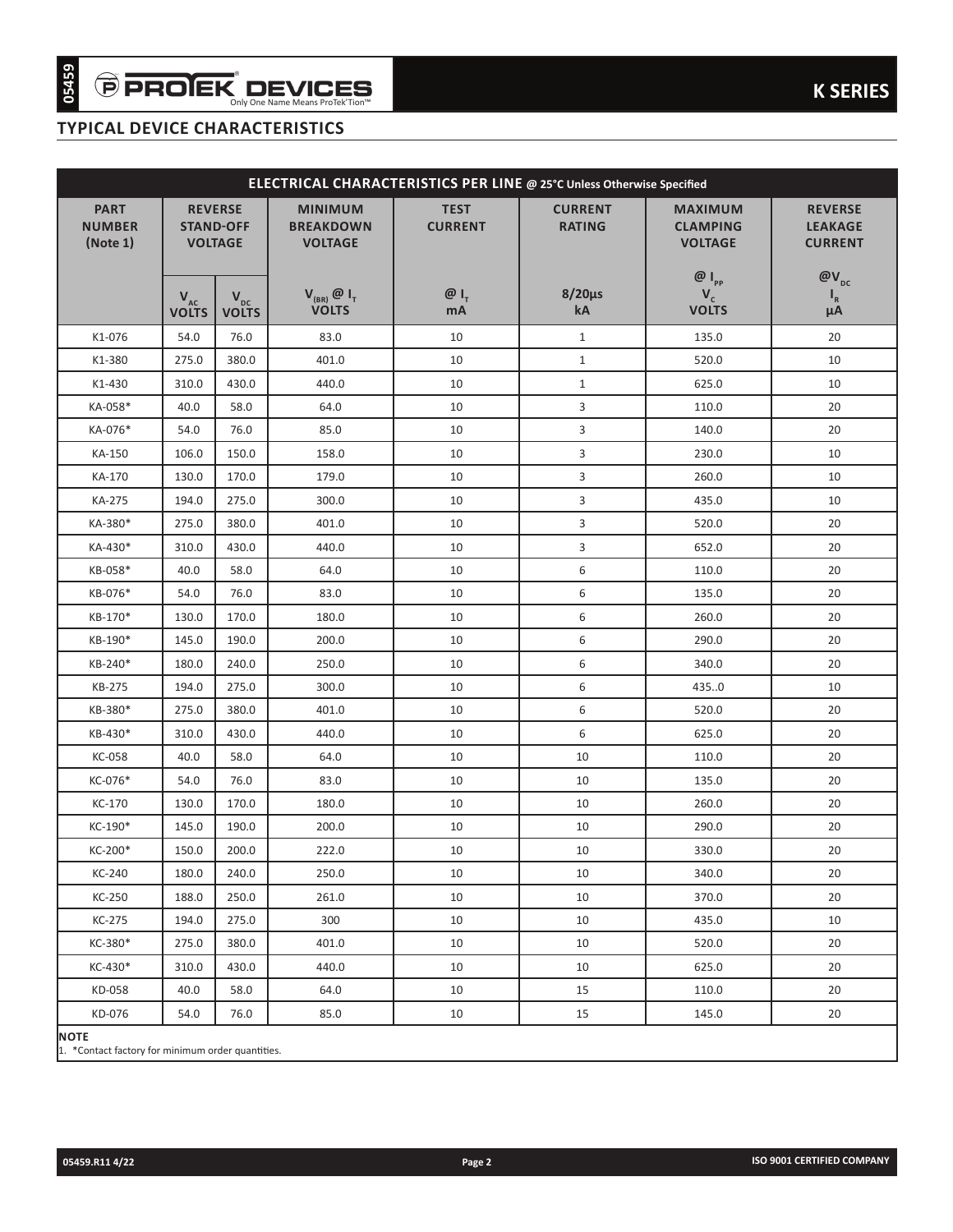# **typical device characteristics**

| TABLE 1 - STANDARD PACKAGE , LEADED PROCESS, PACKAGE PEAK REFLOW TEMPERATURE    |                 |                 |  |  |  |
|---------------------------------------------------------------------------------|-----------------|-----------------|--|--|--|
| Volume $\text{mm}^3$ < 350<br>Volume $mm^3 \ge 350$<br><b>Package Thickness</b> |                 |                 |  |  |  |
| $< 2.5$ mm                                                                      | $240 + 0/-5$ °C | 225 + 0/-5 ° C  |  |  |  |
| $>= 2.5$ mm                                                                     | $225 + 0/-5$ °C | $225 + 0/-5$ °C |  |  |  |

#### **Notes:**

| TABLE 2 - LEAD-FREE PROCESS, PACKAGE PEAK REFLOW TEMPERATURE |                                                                                  |                     |                     |  |  |
|--------------------------------------------------------------|----------------------------------------------------------------------------------|---------------------|---------------------|--|--|
| <b>Package Thickness</b>                                     | Volume mm <sup>3</sup> 250 - 2000<br>Volume $mm^3$ < 350<br>Volume $mm^3 > 2000$ |                     |                     |  |  |
| $< 1.6$ mm                                                   | $260 + 0^{\circ}$ C                                                              | $260 + 0^{\circ}$ C | $260 + 0^{\circ}C$  |  |  |
| $1.6$ mm - $2.5$ mm                                          | $260 + 0^{\circ}$ C                                                              | $250 + 0^{\circ}$ C | $245 + 0^{\circ}$ C |  |  |
| $>= 2.5$ mm                                                  | $250 + 0^{\circ}C$                                                               | $245 + 0^{\circ}$ C | $245 + 0^{\circ}C$  |  |  |

### **Notes:**

| 05459<br><b>PROJEK DEVICES</b>                                                                                                                                                                                                                  | Only One Name Means ProTek'Tion"                                                                                                                                                                                                                                                                                                                                                                                                                                                                  |                                                 |                  | <b>K SERIES</b>                                      |  |
|-------------------------------------------------------------------------------------------------------------------------------------------------------------------------------------------------------------------------------------------------|---------------------------------------------------------------------------------------------------------------------------------------------------------------------------------------------------------------------------------------------------------------------------------------------------------------------------------------------------------------------------------------------------------------------------------------------------------------------------------------------------|-------------------------------------------------|------------------|------------------------------------------------------|--|
| <b>TYPICAL DEVICE CHARACTERISTICS</b>                                                                                                                                                                                                           |                                                                                                                                                                                                                                                                                                                                                                                                                                                                                                   |                                                 |                  |                                                      |  |
|                                                                                                                                                                                                                                                 |                                                                                                                                                                                                                                                                                                                                                                                                                                                                                                   |                                                 |                  |                                                      |  |
|                                                                                                                                                                                                                                                 | TABLE 1 - STANDARD PACKAGE , LEADED PROCESS, PACKAGE PEAK REFLOW TEMPERATURE                                                                                                                                                                                                                                                                                                                                                                                                                      |                                                 |                  |                                                      |  |
| <b>Package Thickness</b>                                                                                                                                                                                                                        |                                                                                                                                                                                                                                                                                                                                                                                                                                                                                                   | Volume $mm^3$ < 350                             |                  | Volume $mm^3 \ge 350$                                |  |
| $< 2.5$ mm                                                                                                                                                                                                                                      |                                                                                                                                                                                                                                                                                                                                                                                                                                                                                                   | $240 + 0/-5$ °C                                 |                  | $225 + 0/-5$ °C                                      |  |
| $>= 2.5mm$                                                                                                                                                                                                                                      |                                                                                                                                                                                                                                                                                                                                                                                                                                                                                                   | $225 + 0/-5$ °C                                 | $225 + 0/-5$ °C  |                                                      |  |
| <b>NOTES:</b><br>2. Volume of the package does not account for the external terminals.<br>3. Package volume is the equivalent of package size multipled by the height.                                                                          | 1. The package thickness and volume dictates the maximum component temperature. The thermal gradients between packages can be reduced by using convection reflow processes.                                                                                                                                                                                                                                                                                                                       |                                                 |                  |                                                      |  |
|                                                                                                                                                                                                                                                 |                                                                                                                                                                                                                                                                                                                                                                                                                                                                                                   |                                                 |                  |                                                      |  |
| <b>Package Thickness</b>                                                                                                                                                                                                                        | TABLE 2 - LEAD-FREE PROCESS, PACKAGE PEAK REFLOW TEMPERATURE<br>Volume $mm^3$ < 350                                                                                                                                                                                                                                                                                                                                                                                                               | Volume mm <sup>3</sup> 250 - 2000               |                  | Volume $mm3$ > 2000                                  |  |
| $< 1.6$ mm                                                                                                                                                                                                                                      | $260 + 0^{\circ}C$                                                                                                                                                                                                                                                                                                                                                                                                                                                                                | $260 + 0^{\circ}C$                              |                  | $260 + 0^{\circ}C$                                   |  |
| $1.6$ mm - $2.5$ mm                                                                                                                                                                                                                             | $260 + 0^{\circ}C$                                                                                                                                                                                                                                                                                                                                                                                                                                                                                | $250 + 0^{\circ}C$                              |                  | $245 +0^{\circ}C$                                    |  |
| $>= 2.5mm$                                                                                                                                                                                                                                      | $250 + 0^{\circ}C$                                                                                                                                                                                                                                                                                                                                                                                                                                                                                | $245 + 0^{\circ}C$                              |                  | $245 + 0^{\circ}C$                                   |  |
| <b>NOTES:</b><br>1. The profiling tolerance is +0, -X °C but at no time will it exceed -5°C.<br>2. Volume of the package does not account for the external terminals.<br>5. Table 3 will help determine if the components are lead-free or not. | 3. The package thickness and volume dictates the maximum component temperature. The thermal gradients between packages can be reduced by using convection reflow processes.<br>4. Components used in lead-free assembly shall be evaluated using the lead-free classification temperature and profiles as defined in the above table.<br>6. The device manufacturer/supplier shall ensure process compatibility up to and including the stated classification temperature at the rated MSL level. |                                                 |                  |                                                      |  |
|                                                                                                                                                                                                                                                 |                                                                                                                                                                                                                                                                                                                                                                                                                                                                                                   |                                                 |                  |                                                      |  |
|                                                                                                                                                                                                                                                 |                                                                                                                                                                                                                                                                                                                                                                                                                                                                                                   | <b>TABLE 3 - CLASSIFICATION REFLOW PROFILES</b> |                  |                                                      |  |
| <b>Profile Feature</b>                                                                                                                                                                                                                          |                                                                                                                                                                                                                                                                                                                                                                                                                                                                                                   | <b>Sn - Pb Eutetectic Assembly</b>              |                  | <b>Pb-Free Assembly</b>                              |  |
| Average Ramp Up Rate $(T_{smax}$ to T <sub>P</sub> )                                                                                                                                                                                            | 3°C/seconds Max.                                                                                                                                                                                                                                                                                                                                                                                                                                                                                  |                                                 | 3°C/seconds Max. |                                                      |  |
| Preheat<br>Temperature Min T <sub>SMIN</sub><br>Temperature MAX $\overline{T}_{\text{SMAX}}$<br>Time $(T_{smin}$ to $T_{smax})$ (ts)                                                                                                            | $100^{\circ}$ C<br>$150^{\circ}$ C<br>60-120 seonds                                                                                                                                                                                                                                                                                                                                                                                                                                               |                                                 |                  | $150^{\circ}$ C<br>$200^{\circ}$ C<br>60-180 seconds |  |
| <b>Time Maintained Above</b><br>Temperature $(T_1)$<br>Time(t)                                                                                                                                                                                  | $183^{\circ}$ C<br>60-150 seconds                                                                                                                                                                                                                                                                                                                                                                                                                                                                 |                                                 |                  | $217^{\circ}$ C<br>60-150 seconds                    |  |
| Peak/Classification Temperature (T.)                                                                                                                                                                                                            | See Table 1                                                                                                                                                                                                                                                                                                                                                                                                                                                                                       |                                                 |                  | See Table 2                                          |  |
| Time Within 5°C of Actual Temperature (t.)                                                                                                                                                                                                      | 10-30 seconds                                                                                                                                                                                                                                                                                                                                                                                                                                                                                     |                                                 |                  | 20-40 seconds                                        |  |
| Ramp-Down Rate                                                                                                                                                                                                                                  | 6°C/seconds Max.                                                                                                                                                                                                                                                                                                                                                                                                                                                                                  |                                                 |                  | 6°C/seconds Max.                                     |  |
| Time 25°C to Peak Temperature                                                                                                                                                                                                                   | 6 Minutes Max.                                                                                                                                                                                                                                                                                                                                                                                                                                                                                    |                                                 |                  | 8 Minutes Max.                                       |  |
| <b>NOTES:</b>                                                                                                                                                                                                                                   | 1. All temperatures refer to topside of the package, measured on the package body surface.<br>2. Time within $5^{\circ}$ C of the actual peak temperature $(T_n)$ specified for the reflow profiles is "supplier" minimum and "user" maximum.                                                                                                                                                                                                                                                     |                                                 |                  |                                                      |  |
| 05459.R11 4/22                                                                                                                                                                                                                                  |                                                                                                                                                                                                                                                                                                                                                                                                                                                                                                   | Page 3                                          |                  | ISO 9001 CERTIFIED COMPANY                           |  |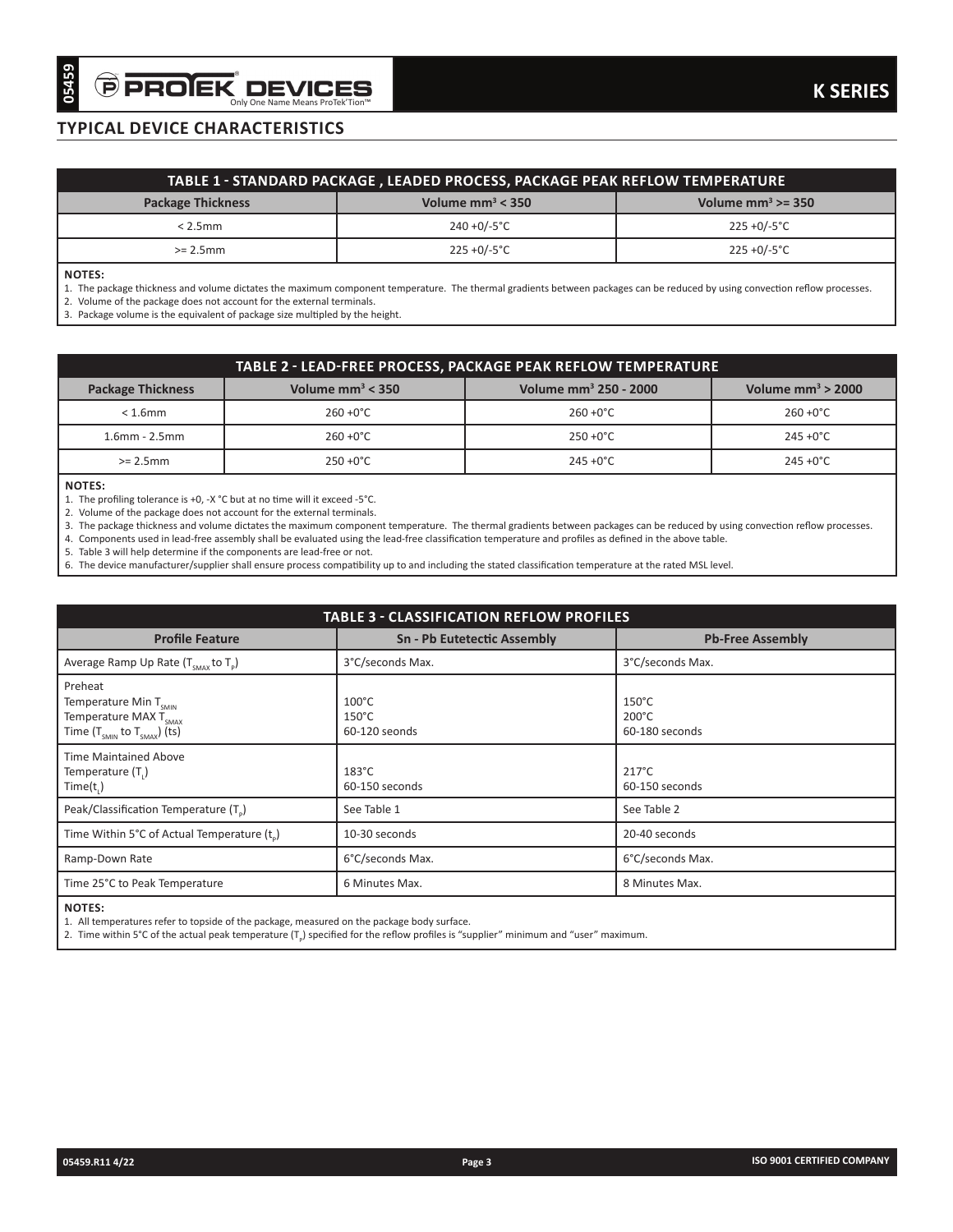Only One Name Means ProTek'Tion™

## **typical device characteristics**



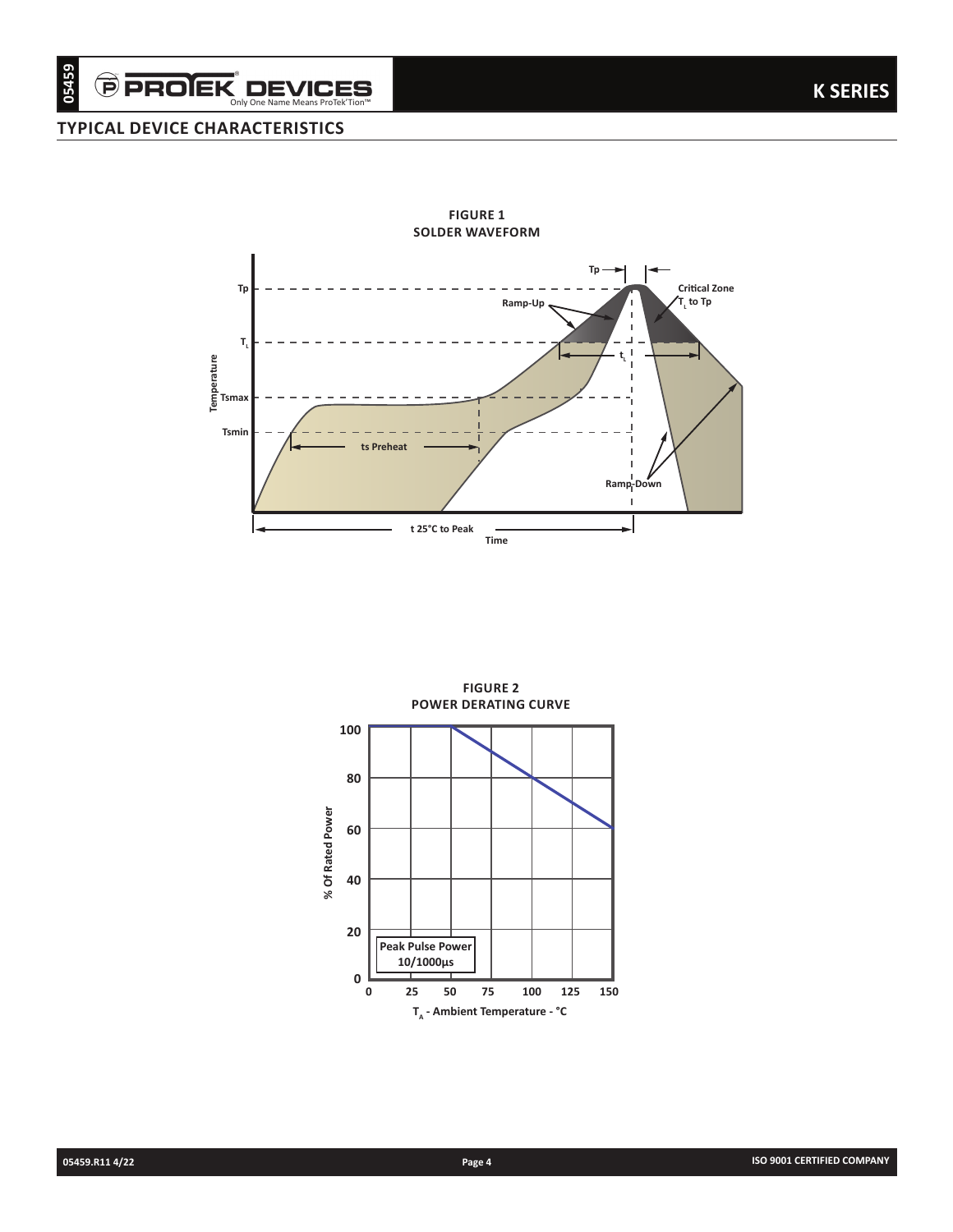## **AXIAL LEAD package information**

| <b>OUTLINE DIMENSIONS</b> |            |                    |               |            |  |
|---------------------------|------------|--------------------|---------------|------------|--|
| <b>DIM</b>                |            | <b>MILLIMETERS</b> | <b>INCHES</b> |            |  |
|                           | <b>MIN</b> | <b>MAX</b>         | <b>MIN</b>    | <b>MAX</b> |  |
| Α                         |            | 14.5               |               | 0.57       |  |
| B                         |            | 12.7               |               | 0.50       |  |
| C                         | 1.28       | 1.32               | 0.050         | 0.052      |  |
| D                         | 5.0        | 7.0                | 0.20          | 0.28       |  |
| E                         | 23.45      | 24.85              | 0.92          | 0.98       |  |
| F                         |            | 2.5                |               | 0.10       |  |